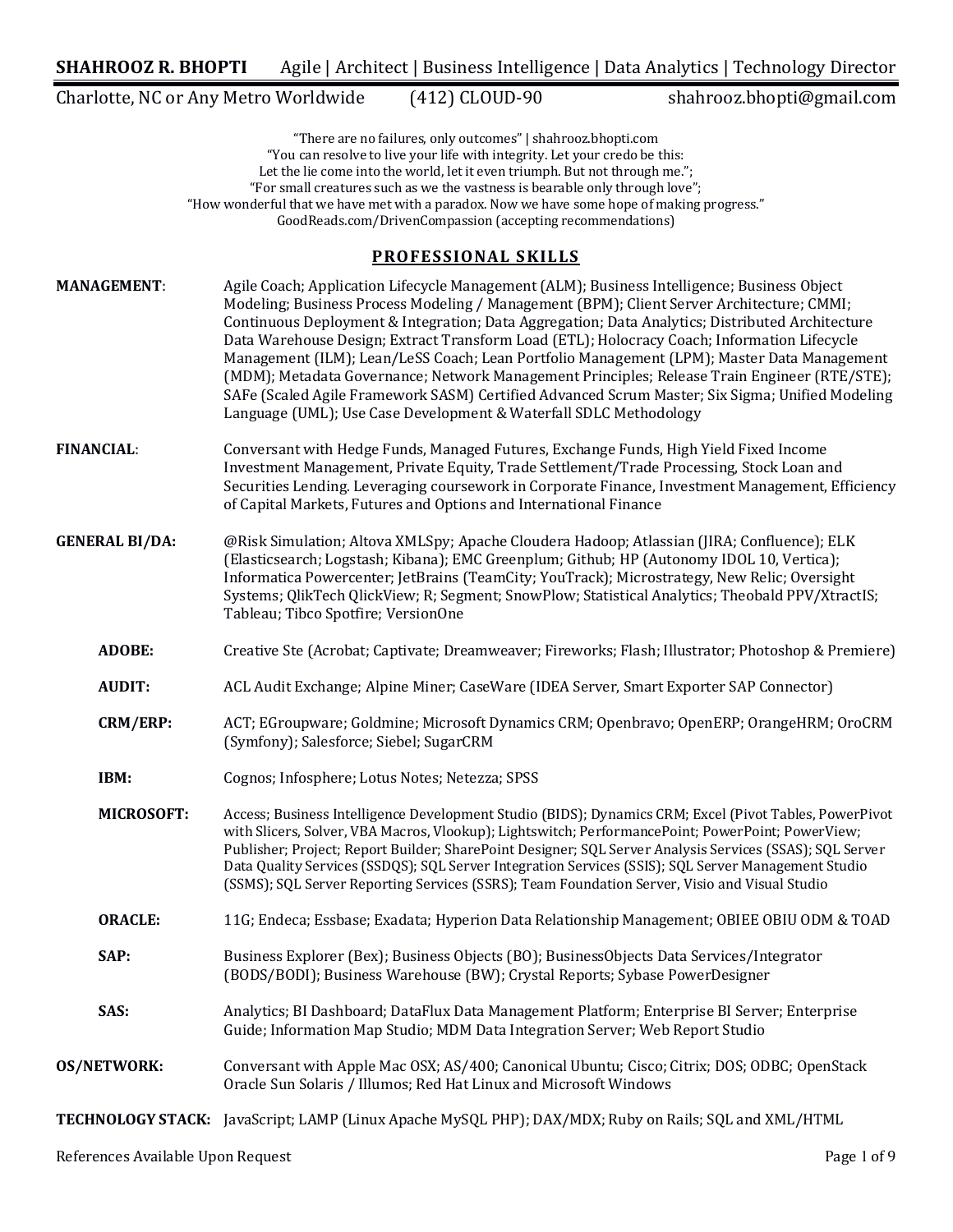# **CAREER OPPORTUNITY**

Proven leader with excellent interpersonal and organizational skills, eager to contribute authentic value in the Business Intelligence and Data Analytics arena. Agile Business Analytics Architect / Business Development Manager or Director with 25+ years of professional experience, primarily with *Finance, Marketing & Agile Information Technology*. Consulted with *Global Fortune 100* most reputable companies including: Bank of America Merrill Lynch, BNP Paribas, Citigroup, Fujitsu, ICBC, KPMG, Pfizer, PWC & Wells Fargo.

# **ROLE EXPERIENCE & CONTINUED INTEREST**

Agile Coach (Classroom/Mentor/Online/Virtual Training); Data Architect; Director Of Information Technology; Enterprise Architect; Holacracy Coach; Information Technology Architect; Kanban/Lean/LeSS Coach; Lean Portfolio Manager (LPM); Managing Director; Product Manager; Product Owner; Program Director; Program Manager; Project Manager; Release Train Engineer (RTE); Scrum Master; Senior Architect; Senior Manager; Senior Product Manager; Senior Project Manager; Senior Solutions Architect; Senior Vice President; Solutions Architect; Technical Director; Technical Product Manager; Technical Program Manager; Technical Project Manager; VP

# **PROJECT AVAILABILITY VIA W2 OR CORP TO CORP**

**Next Wave Network October 2003** – Present (C2C; Self-Employed; or W2)

## *Architect; Agile Coach (SAFe/LPM/RTE/STE/Scrum Master/Kanban Lead/LeSS/Holacracy)*

Princeton, NJ; Charlotte, NC

Prefers day job – Why? https://hbr.org/2017/04/why-you-should-have-at-least-two-careers

- Certified Scaled Agile Advanced Scrum Master (SAFe SASM Certified) & trained in Implementing SAFe 5 (SPC)
- SAFe Agile Lean/LeSS Seminar/Sessions Alignable (SALSAwith.com/Shahrooz) Classroom/Mentor/Online/Virtual
- Lean Portfolio Management: Unique Partner; Unique Cloud; SustainaSphere; SustainaService; ...
- TSA  $Pre\check{V}$  Verified KTN (Known Traveler Number) ready for engagements requiring on-site consultation
- Manage Agile OpenStack Integration, Deployment & Security of open source software packages on multiple environments, as Product Manager, Product Owner, Scrum Master, Agile Coach and many more roles
- Optimized real-time lead generation through search engine optimization and marketing strategies
- Community Coordinator; Cooperative Ambassador: Developed web-based training system and offered support through conference calls to train sales professionals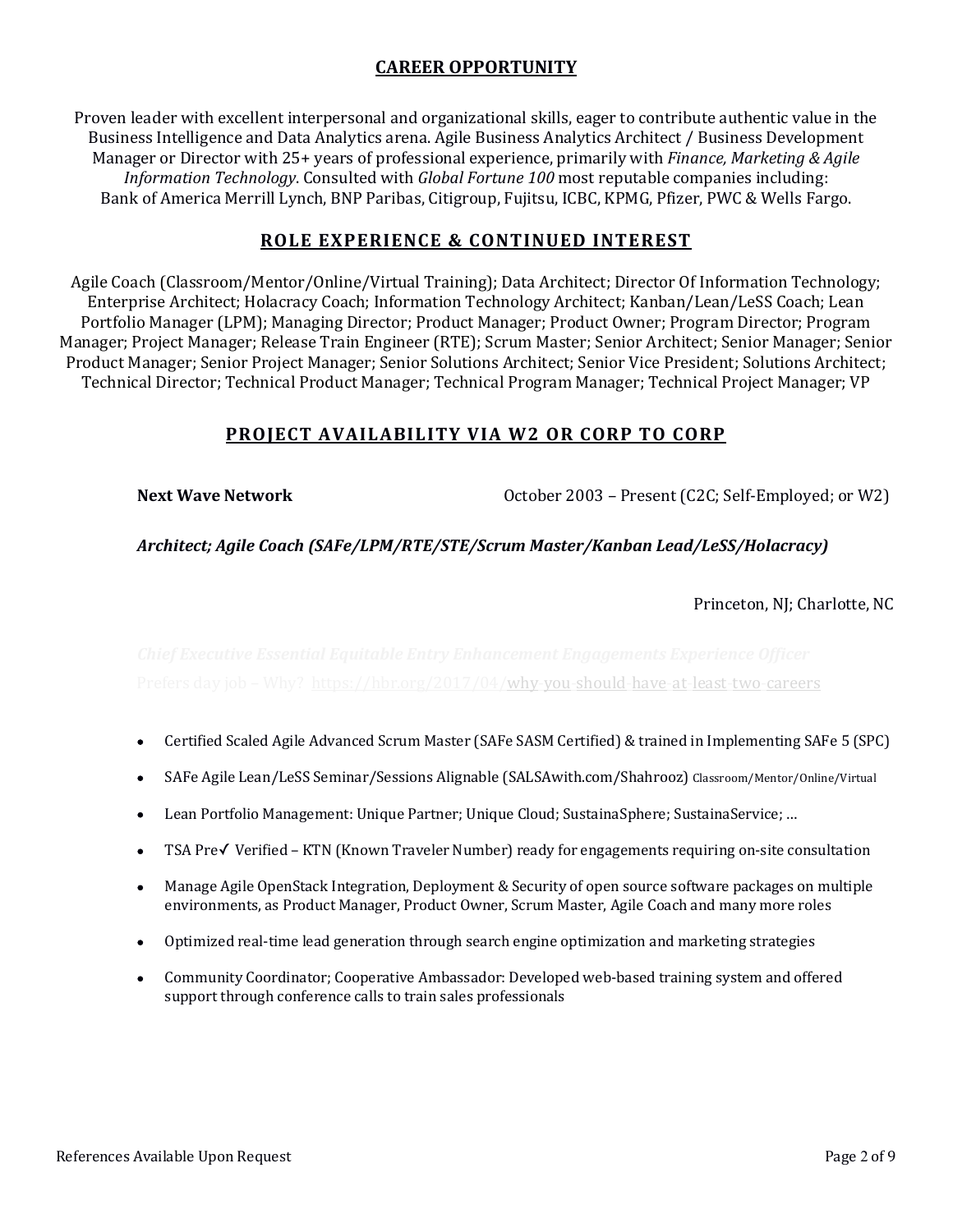



Provided Agile; Lean; LeSS; Kanban; SAFe coaching services alongside Apex Systems Corporate Risk team, as well as Public Affairs & Marketing team coaches, director, kanban leads, scrum masters, program manager, RTE, program and scaling coach for 21 Corporate Risk Technology and 34 Public Affairs & Marketing teams, including:

ERFT - CARAT - Escalations UI ERFT - RAR - Risk Asset Review Target State ERFT - RMP - Risk Management Platform PAM CVET Video Services, Digital Signage, WFOD, Meetings and Events Planning

Performed Agile Registry Analysis to understand team composition, readiness, potential impediments.

Assisted with reviewing and editing of workshop materials, including Agile Team 101, Kanban, Scrum Master, Product Owner, LeSS, Spikes, while aligning towards communication plan that ensured leaders, managers, and team members were to receive cascading information including relevant details about the activities, what to expect, how this affects roles, as well as change readiness evaluation of 51 Corporate Risk Technology and 243 Public Affairs & Marketing team members.

Tested and assisted in the completion of Agile Health Assessments via interviews with Scrum Masters and Kanban Leads to understand their current knowledge as well as team dynamics and best practices, which supplemented the data that was provided on the registry.

Attended and coached alongside the team on workshops including Agile Team 101, Kanban, Scrum Master, Product Owner, LeSS, Spikes, with a personal style to maintain focus on continuous relentless improvement, with interpersonal sensitivity, curious inquisitiveness, while also maintaining emotional stability in exploring innovative processes and disruptive thinking, as well as pragmatic options with indicative result metrics.

https://confluence.wellsfargo.net/display/Agile2020/Corporate+Risk+Agile+Transformation+Home https://confluence.wellsfargo.net/display/PAMAgile



## **MARS Solutions Group COMPONE 2019 October 2019 October 2019 October 2019 Lead Senior Agile Coach; Northwestern Mutual; I&O; ICS** Milwaukee, WI

- Point person and lead senior agile coach to launch a MARS Solutions Group project
- Northwestern Mutual's 50-60+ agile teams in the Infrastructure and Operations department, had a reorg to Infrastructure Cloud Services
- Assess, guide and standardize Northwestern Mutual's Agile/Scrum process across various teams
- Provide training / best practices, dashboard recommendations and establish standards defining:
- o When to use Scrum vs Kanban vs Waterfall, including requirements for how to use Confluence, Jira and Jira Align
- $\circ$  Consolidate & sanitize process feedback to allow group members to anonymously identify improvement opportunities
- o Coaching and servant leadership skills to help teams manage work efforts
- $\circ$  Identify maturity levels of Agile teams and provide detailed process improvement plans including timelines
- $\circ$  Develop instructor-led and self-study training to facilitate long term growth in Agile maturity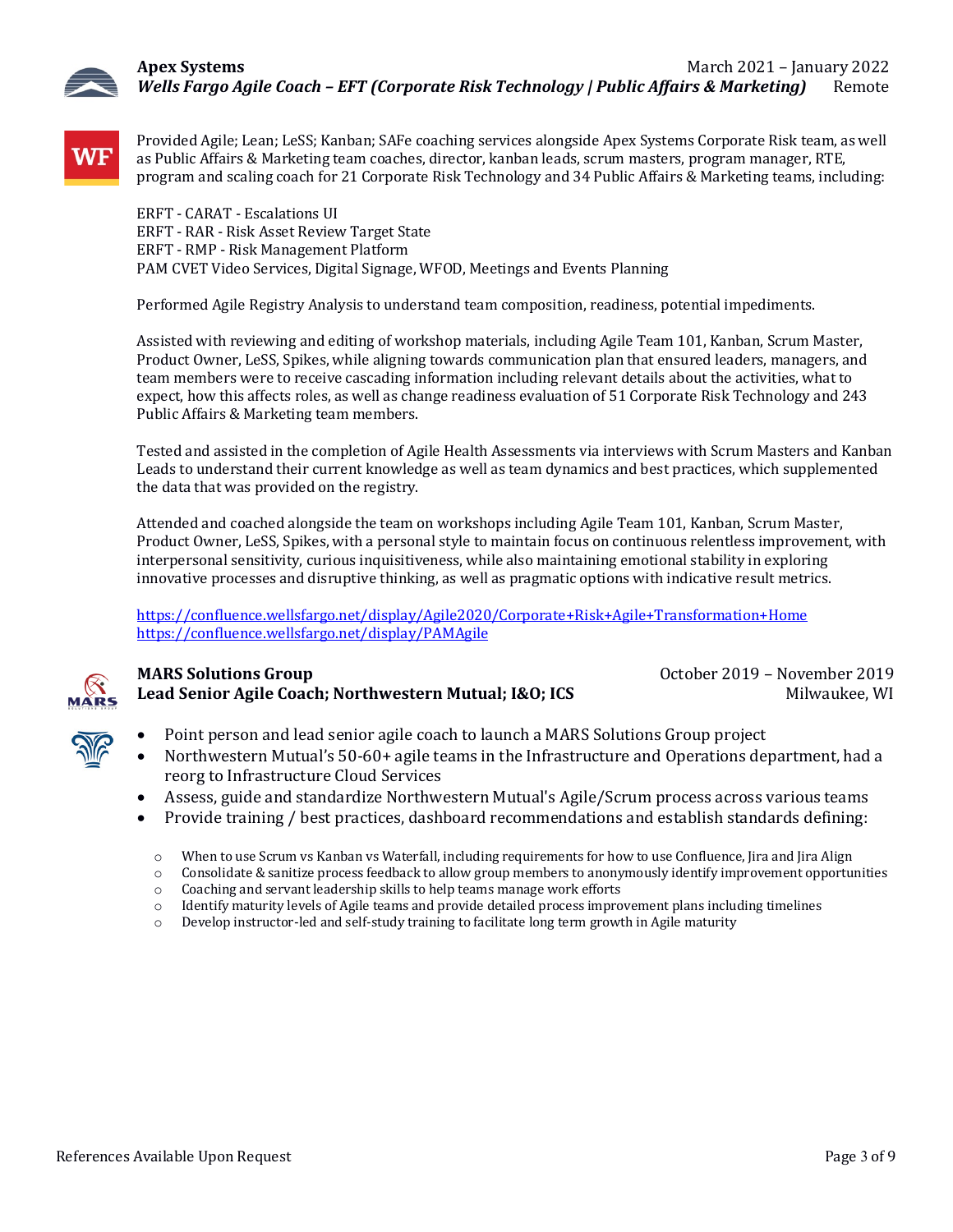

**Bankof America** Þ

### **SAFe (Scaled Agile Framework SASM) Certified Advanced Scrum Master | Agile Coach | RTE**

- Global Banking & Markets Technology Servant Leader (SAFe® Scaled Agile Framework 4.5 | SASM - Certified Advanced Scrum Master & RTE | Agile Coach) focused on Sales Performance & Profitability Global Data Hub and Reporting space as a potentially new Agile Release Train as well as assisted Treasury & Wholesale Credit Authorized Data Sources teams
- GT&O Global Technology & Operations; GWCDT E2E PORTFOLIO EXECUTION COO GOV
- Scrum Master, RTE, Agile Coach Classroom/Mentor/Online/Virtual Training across teams & trains
- Prepared and coached team agreement alignments, Inspect & Adapt sessions, PI Planning, Scrum of Scrums, PO Syncs, Backlog Refinements, Sprint/Iteration Planning, as well as Daily Standups
- Empowered Dev/Test efforts towards Sprint/Iteration Reviews, Retrospectives & System Demos
- Design and administration of Confluence, Jira and Jira Align custom dashboards

### **Bank of America – Signature Consultants** June 2017 – December 2018 **Scrum Master; GT&O Global Technology & Operations; DOC Data Quality Control; CSWT Consumer Small Business & GWIM Wealth Management Tech Charlotte, NC**

- SAFe (Scaled Agile Framework 4.5 | SASM) Certified Advanced Scrum Master
- Wore multiple hats, including Scrum Master, RTE, PM as well as Agile Coach Training until role was filled
- \$130 Million in 2017 and \$150 Million in 2018 part of Data Quality Control (DQC) Program / Marketing Insights & Technology (MIT) Portfolio Management
- Agile Transformation; Release Train Engineer, as well as assisted as temporary Project Manager
- Managing Multiple IT Project Forecasts, \$3MM+ Budget Plans, Disaster Recovery Triage Activities and Risk Communications to Define, Enhance, Deliver, BAU processes with Marketing Technology applications including Enterprise Market Data Reporting (EMDR) and Application Center of Excellence (ACE) Marketing App (MA) Platforms as a Signature Consultants Contractor
- Servant-leader, tracking and removing impediments, while coaching team in SAFe Agile practices.
- Facilitate daily standup scrum, sprint planning, demo, grooming and retrospective ceremonies.
- Shield team from outside distractions and interferences
- Leverage tools and insight to help develop team's predictability and progress (velocity, capacity planning, burndown/burn up charts from Rally to Jira, and other tools and metrics)
- Growing Marketing Application Content Library / Profile Pages on 16,000 iPads:

| Marketing App / Lobby Leader<br>Demo Table / Base                                                                                                                                                                                                                                                                                       | Blue Room (Merrill Lynch)<br>FSA (Financial Sales Advisor)                                                                                                                                                                                                                                                 | <b>Small Business</b><br>Platform (formerly Seller)                                                                                                                                                                                                                                     |
|-----------------------------------------------------------------------------------------------------------------------------------------------------------------------------------------------------------------------------------------------------------------------------------------------------------------------------------------|------------------------------------------------------------------------------------------------------------------------------------------------------------------------------------------------------------------------------------------------------------------------------------------------------------|-----------------------------------------------------------------------------------------------------------------------------------------------------------------------------------------------------------------------------------------------------------------------------------------|
| Auto Loans<br>Business Advantage Term Loans<br>Better Money Habits (BMH)<br>CET - Consumer (Lobby, Platform, FSA)<br>CET (Cust Engagement Tool) - Digital<br>CET-Small Business (Lobby, Platform)<br><b>Consumer Marketing Tool</b><br>Feedback (Lobby)<br><b>Full Mobile Banking Simulator</b><br><b>Full Online Banking Simulator</b> | Guided Investing<br>Handouts (All profiles)<br>ITR (Invest To Retire)<br>IYW (Invest Your Way)<br>Learn 2 Love Your App (Online Banking Sim)<br>Life Priorities Game<br>Llama Game Pilot<br>MEGI (Merrill Edge Guided Investing)<br>M Edge Individual Retirement Services<br>Merrill Edge Invest to Retire | Merrill Edge Invest Your Way<br>MESD (M Edge Self Directed Investing)<br>Mobile & Online Micro moments<br><b>Mobile Banking Simulators</b><br>Museums On Us<br>Preferred Rewards: Benefits Tool<br>Rate Feed<br>Seasonal - Travel Rewards<br>Small Bus Cash & Travel Reward Credit Card |
| Calculators:<br>Auto Loan Calculator<br>Auto Loans: New Purchase<br>Auto Loans: Refinance<br>Business Advantage Cash Rewards                                                                                                                                                                                                            | Business Advantage Term Loan Calculator<br><b>Business Advantage Travel Rewards</b><br>Cash Rewards credit card<br>Premium Rewards credit card                                                                                                                                                             | Travel Rewards credit card<br>Cash Rewards Calculator<br>Home Banking Calc Handouts Feedback<br>Preferred Rewards Calculator                                                                                                                                                            |

For Enterprise Market Data Reporting (EMDR) - See Flagscape for many more reports available - 1.6 TB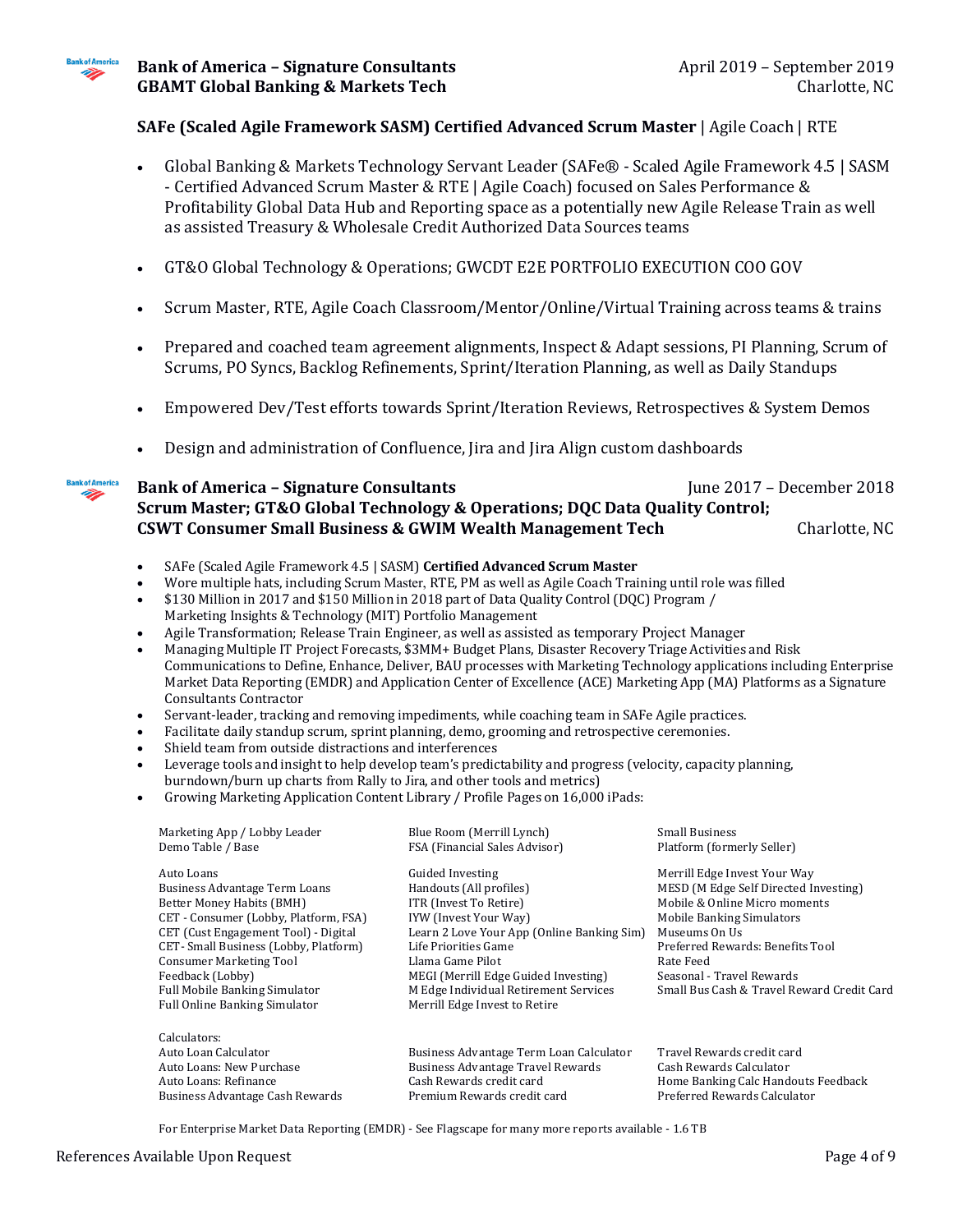

**Bank of America Compared 2016** – December 2016

Application & Data Warehouse Architect; Control Function Technology, GFCC Charlotte, NC

**NOTE:** Meridian was one of many Preferred Vendors that lost Preferred Vendor status; so, all remaining contracts were not extended; GFCC underwent re-org to CFT

- Prepare for 2017 Global Financial Crime Control/Technology GFCC/CFT Architecture including:
	- $\circ$  Remediating specific gaps in coverage, sourcing data, developing scenarios, controls, re-generate or re-process alerts, validate/verify scenarios, plan to evaluate, select and install a scenario optimization tool to reduce false positives, considering effects of digital disbursements via bulk payments
	- o Discuss Digital Disbursements via Bulk Payments
- Primary Architect on Detection Channel Platforms like ADCP, CW, WW, SPIRIT, MANTAS (America/EMEA)
- Met Richard Weber, Chief of Criminal Investigation at Internal Revenue Service and processed current challenges, including siloed information sharing, independent agents not collaborating enough, cyber-crime and identity theft
- Correlate GFCC Technology Capabilities: Mainframe, Oracle, Teradata, Big Data, .NET, Java, SAS, etc.
	- $\circ$  Emerging Technology: Hadoop, MongoDB, Vaadin, Drools, etc
	- $\circ$  Three Tier-1 applications which are integrated with payment systems and other money movement engines
	- $\circ$  400+ data feeds per day are processed by 36 global applications
	- $\circ$  3.5B transactions per day are monitored by AML and Economic Sanctions systems
- 1000+ user base across the globe leveraging global solutions



## **Medikly Medikly October 2014 – October 2015** / October 2016

### **Director of Technology** *|* Agile Coach  $\blacksquare$  New York, NY

- Supported CEO in implementing technology plan, by advising on current and projected future technical challenges
- Managed \$150M monthly across several dozen technology partners, including over half dozen outsourced development teams as well as Classroom/Mentor/Online/Virtual Training of teams' Product Manager as an Agile Coach
- Led Agile methodology focused SCRUM meetings as Product Owner and Scrum Master, as well as directed one-on-ones
- Architected many integrations on Rackspace Cloud and AWS [EC2 (Elastic Compute Cloud), NoSQL DynamoDB, Redshift, RDS (Relational Database Service), S3 (Elastic Compute Cloud)], including Automated Insights (Wordsmith); BrandWatch; CKAN; DHIS2; ELK (Elasticsearch, Logstash, Kibana); GitHub; JetBrains (TeamCity, YouTrack); Lumify; Narrative Science; New Relic; Segment; StatSocial; SnowPlow on a PHP/Symfony/MariaDB/MySQL/PostgreSQL based framework
- Guided strategic planning and technical vision to ensure overall success in sustaining elastic modular growth of platform
- Excelled in providing aggressive turnaround leadership, by driving productivity gains with the growing team of partners
- Simplified the complexity of daily operation by benchmarking best in class support and security of the technology  $&$  data
- Coordinated the direction for development, implementation, continuous integration, continuous deployment, scaling data aggregation in physician focused clinical data warehouse design to be capable of 100s of terabytes of data
- Executed delivery of the Medikly marketing automation platform to empower pharmaceutical and advertising agencies to outperform global competition, by accelerating the synthesis of disparate data to aggregated information, and in turn transforming critical business intelligence, enabling clients' wisdom to make world class decisions

### **Diageo** July 2014 – October 2014

**DIAGEO Senior Project Manager** / Agile Coach, Data Analytics & Rep. Architecture (BRM N. America / GDBS) Norwalk, CT

- Managed knowledge transfer from 8-12 Infosys partners to a 3-6 person Agile team with Agile Coach responsibilities
	- Assisted management of Diageo Insights Analytics vision for presentation to Global CIO & CFO
- Designed and Implemented complex Tabular cubes in SSAS/SSDT 2013 and Excel 2013 interpreting MDX/DAX for creating PowerPivot, PowerView and Power-Map Visualizations deployed to users using Office 365 and SharePoint 2013
- Picked up where Infosys team left off by developing Enterprise Analytics for NA Diageo Insights Data warehouse
- Created Source to Target Mappings, Conceptual, Logical and Physical Data Models using TOAD Data Modeler for various sources like Oracle databases(11g), Flat files, FTP, Excel, Theobald PPV/XtractIS, SAP: Business Warehouse (BW) / Business Explorer (BEx) / BusinessObjects Data Services/Integrator (BODS/BODI), etc
- Created Enterprise reports using SOL Server 2014, Visual Studio 2013 (SSDT/SSIS) and Excel 2013. Reports and Dashboards included drill down reports, parameterized reports, linked reports, sub reports, filters, slicers, charts for Profit and Loss (P&L), Income & Expense, Planning & Forecasting, Demand & Supply, Finance, Inventory Management, New Opportunity Locator (Discovery) and Business Process Management (BPM)
- Conducted Design Review Meetings, Technology Upgrade workshops and Report training for End Users, helping Users use Excel 2013 as a Self Service Power BI model reducing dependencies on the Developers & Analysts to check Data Integrity
- Reverse Engineered reports in Microstrategy 9 & re-designed them in Excel 2013 PowerView & PowerPivot using Tabular Cubes in SSAS
- Designed and implemented complex ETL transformations by developing, scheduling and deploying complex packages using SQL Server Data Tools 2013 (SSIS)
- Managed Deployment, Job Schedules and ETL process including designing complex script tasks, using BULK transformations, look up transformations, fuzzy lookup transformations, MERGE-JOIN, derived columns and data transformations from several servers / sources as well as multiple file types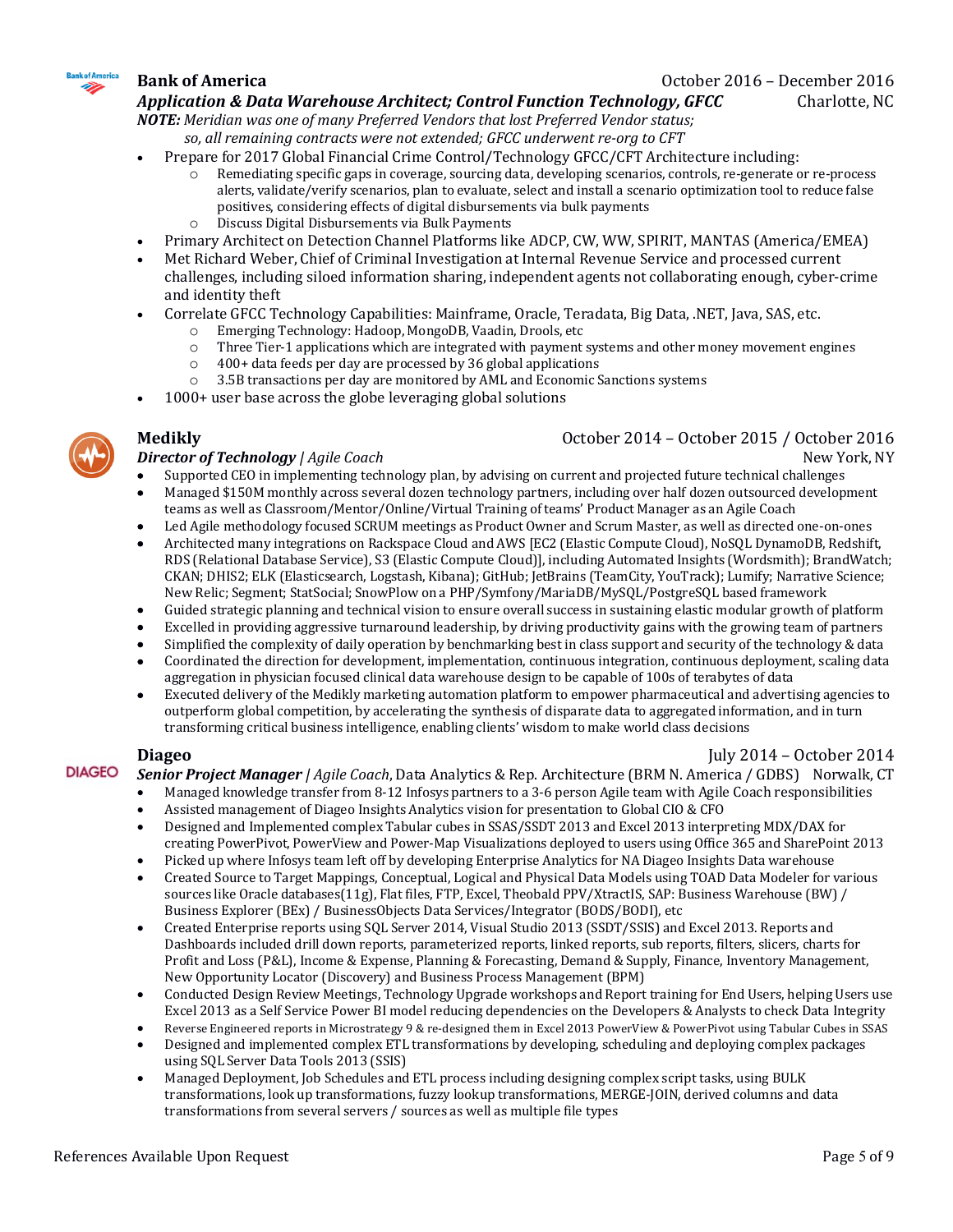

*Lead Microsoft BI Trainer* (Fujitsu engagement) Burlington, NC

- Gathered training exercise requirements for Oracle Developers looking to enable a Microsoft Data Warehouse
- Lead Microsoft Power BI Training in SharePoint, SSAS, SSIS and SSRS
- Developed SSIS packages for Honda Aero team to replicate connecting to additional data sources



**Bank of America Bank of America October 2012** – December 2013

**Senior Data Architect** / Agile Coach, SSIS, SSAS, SSRS & SharePoint App. Dev. (End User Computing) Hopewell, NJ

- Introduced Risk Aggregation and Discovery tools, while acting as Agile Coach & Product Manager (EUCDW)
- Constructed End User Computing data-warehouses for reports displayed on SharePoint
	- $\circ$  Designed SSRS reporting and Implemented SSAS Tabular/OLAP Cubes for: Instant Messaging, Email (Exchange, Public Folders, Routing and Secure Email), Hosted Virtual Desktop, SharePoint and WebEx Product Management teams
- Developed VS/SSIS packages using 2012 project configuration, For, Foreach and Sequence loop containers, many types of stored procedures, generated variables and executed TSQL statements (bitmask manipulation with row number analysis in CTE, Merge and other SCD components to update or insert)
- Coordinated big data efforts with Splunk team
	- Compiled requirements from a variety of product managers across End User Computing
		- $\circ$  Analysis of requirements and creation of the BEAM model spreadsheet for about 200 reports
		- $\circ$  Utilized the Agile Data Warehouse Design Modelstorming Methodology with SCRUM
		- $\circ$  Defined categories for SLAs/Key Performance Metrics (KPIs) across a variety of dimensions
- Leveraged Microsoft Project and Team Foundation Server to coordinate Agile Data Warehouse Design efforts
	- $\circ$  Assisted in implementation of web-based work item tracking system using TFS 2012/2013
- Designed an architecture for new environment to use to support SQL 2012 SSAS / SSIS & Tabular data stores
- Documented server deployment build process of replacing existing reporting infrastructure
- Built out 10 development servers according to the build document
- Gained access and documented all source data systems
- Worked with a custom data extractor for exporting of data from Oracle, Netezza, SharePoint or MS SQL
- Creation of Conformed User and Organization dimensions based on Active Directory and other data sources
- Managed development and delivery of several tools including an InfoPath CRM (Product Management Call Sheets); Lightswitch interface (Public Folder Remediation); many PowerView/PowerPivot Excel reports tied to cubes and Adobe Captivate videos.

**KPMG** KPMG  $\overline{R}$  May 2012 – August 2012 **Data Analytics Architect**, Information Technology Services (ITS Enterprise Architecture) Montvale, NJ / NY, NY

- Documented attributes and Business Process Modeling / Management (BPM) around data analytics licensing
- Mapped technical entities between information asset taxonomy and pilot technical intake questionnaire
- Developed Licensing Inventory Management Database: included Support, Training, Performance Metrics & SLAs
- Implemented foundation for governance process around Information Lifecycle Management (ILM), including Business Object Modeling; Client Server Architecture; Distributed Architecture Data Warehousing; Metadata Governance; Network Management Principles; Unified Modeling Language (UML) with Use Case Development.
- Defined infrastructure environment necessary to support applications architecture
- Prepared continuous improvement options CMMI, Six Sigma and Agile Development Methodology with SCRUM.
- Participated in researching production test Pilots, vendor scorecard, Key Performance Metrics (KPIs) and business function Proof of Concepts and Proof of Technology evaluations including:
- ACL Audit Exchange
- Alpine Miner
- Apache Cloudera Hadoop
- CaseWare [IDEA Server,
- Smart Exporter SAP Connector]
- EMC Greenplum • HP
- [Autonomy IDOL 10, Vertica]
- IBM
	- [Cognos, Infosphere, Netezza, SPSS]
- Informatica Powercenter
- Microsoft BI Tools [Business Intelligence Development Studio (BIDS); SQL Server Analysis Services (SSAS); SQL Server Data Quality Services (SSDQS); SQL Server Integration Services (SSIS); SQL Server Management Studio (SSMS); SQL Server Reporting Services (SSRS)]
- Oracle [Endeca, Exadata, OBIEE, OBIU, ODM]
- 
- Oversight Systems
- R Statistical Analytics
- SAP Business Objects
- SAS [Analytics, BI Dashboard, DataFlux Data Management Platform, Enterprise BI Server, Enterprise Guide, Information Map Studio, MDM Data Integration Server, Web Report Studio]
- Tableau
- Tibco Spotfire
- QlikTech QlickView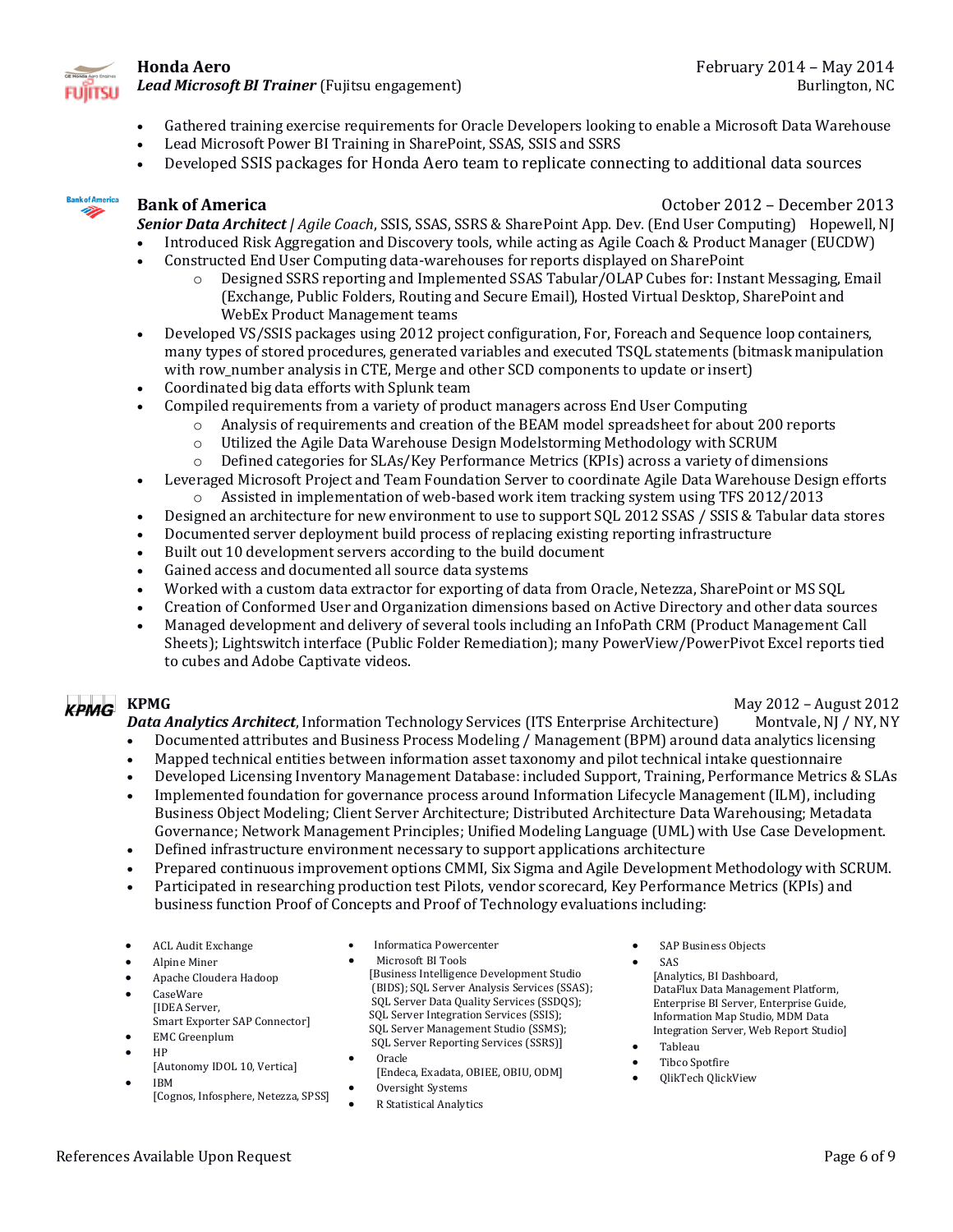

# **Merrill Lynch | Bank of America** June 2011 – February 2012

*Agile Coach/BA/PO Managed Data Platform Architecture Team*, Global Markets Op Technology Jersey City, NJ



- Documented Financial Securities Operations Data Structure Design
- Translated technical requirements into stories
- Uncovered associated Information Lifecycle Management (ILM) workflows, data and business rules as well as define acceptance criteria based on real world scenarios, utilizing Business Object Modeling; Business Process Modeling / Management (BPM); Client Server Architecture; Distributed Architecture Data Warehousing; SLAs/Key Performance Metrics (KPIs); Master Data Management (MDM); Metadata Governance; Network Management Principles; Unified Modeling Language (UML); Use Case Development+Scrum meetings transitioning from Waterfall to Agile SDLC Methodolog
- Derived Trade Settlement, Straight Through Processing, Post Trade Processing fields and mapped data transaction messages for developers from CSW (Client Service Workstation) Application to the Managed Data Platform, a large scale distributed system, with replication, disaster recovery, metadata governance, retiring potentially 270 legacy applications, using Altova XMLSpy, PowerDesigner, PowerView/PowerPivot in Excel, SharePoint Designer, Visio, Atlassian JIRA, etc
- Coordinated communication with cross-functional team in order to provide status updates
- Highlighted project risks to management
- Delivered cross-functional team members Agile/Scrum Methodology news communication and training
- Managed an offshore team with project re-platform from SQL Server 2000 to SQL 2008 Clustered Environment



### **ICBC Financial Services** (Bought Fortis Division from BNP Paribas – Transition) September 2010 – March 2011 **Custody Lead Development Data Architect / Product Manager**, Clearing and Financing Reporting New York, NY

- Gathered system requirements via Agile/SCRUM design sessions to determine scope and ensured appropriate functional specification in technical documentation as well as additional roles like Product Owner and Agile Coach
- Visualized data flow requirements in Visio by exploring Business Object Modeling; Business Process Modeling / Management (BPM); Extract Transform Load (ETL); SLAs/Key Performance Metrics (KPIs); Information Lifecycle Management (ILM); Master Data Management (MDM); Metadata Governance; SQL; Unified Modeling Language (UML); and Use Case Development
- Lead product design discovery and development of database architecture, further optimization, testing and debugging routines in SSRS, SSIS, SQL Server 2008, Business Intelligence Development Studio (BIDS), Access and Excel with Visual Basic for Applications (VBA)
- Mapped data relationships, schema and procedures to produce a Data Warehouse with Data Mart models encompassing the entire SDLC, leading to the Custody Reporting Platform delivery of 34 English and Mandarin Chinese Reports per client
- Covered Reporting on Stock Loan, Securities Lending, Custody Positions, Trade Settlement & Post Trade Processing
- Applied detailed knowledge of design principles and user needs to ensure that user interfaces were of high quality, extremely usable, performed well and were consistent across product line
- Conducted design walkthroughs, demos and functionality feedback sessions with internal stakeholders

**Citigroup** May 2008 – March 2009 **CEP Officer**, Operations and Technology – CTI Financial Control: Capital Planning and Analysis New York, NY

- Ensured \$Millions in capital expenditures and commitments were properly evaluated, reviewed & approved
- Collaborated with line of business CFOs and Directors to facilitate IT Project Management



**Senior Capital Analyst**, Retirement Group – Global Private Client (GPC) Hopewell, NJ

**Merrill Lynch** November 2007 – April 2008

- Developed and produced analytics around key business initiatives related to asset retention
- Interpreted results of analytics produced and provided a clear and succinct summary to management
- Executed strategies by managing projects and working with other key business units that support the initiative
- Responsible for improving the level of business intelligence collected by the RES team, by determining what data should be collected by RES and then oversaw all aspects of data management, including campaign deployment and analytics, data integrity, representative CRM tool usage rates, and the integration with the Dynasight reporting system
- Produced task integration with Access, Acxiom, Campaign Automation Tool, Citrix, Excel, Lead Management System, MIDAS, Siebel, Oracle Hyperion Data Relationship Management and Essbase, SQL, PowerPoint, Word
- Scrubbed prior relationships against Do Not Call records
- Researched Information Lifecycle Management (ILM) workflow across data warehouses, including working on Business Object Modeling; Business Process Modeling / Management (BPM); Distributed Architecture Data Warehousing; Extract Transform Load (ETL); Key Performance Metrics (KPIs); Master Data Management (MDM); Metadata Governance; SQL; Unified Modeling Language (UML); and Use Case Development
- Improved business intelligence by developing data analytics around asset retention, new customer acquisition, lifetime value, and trends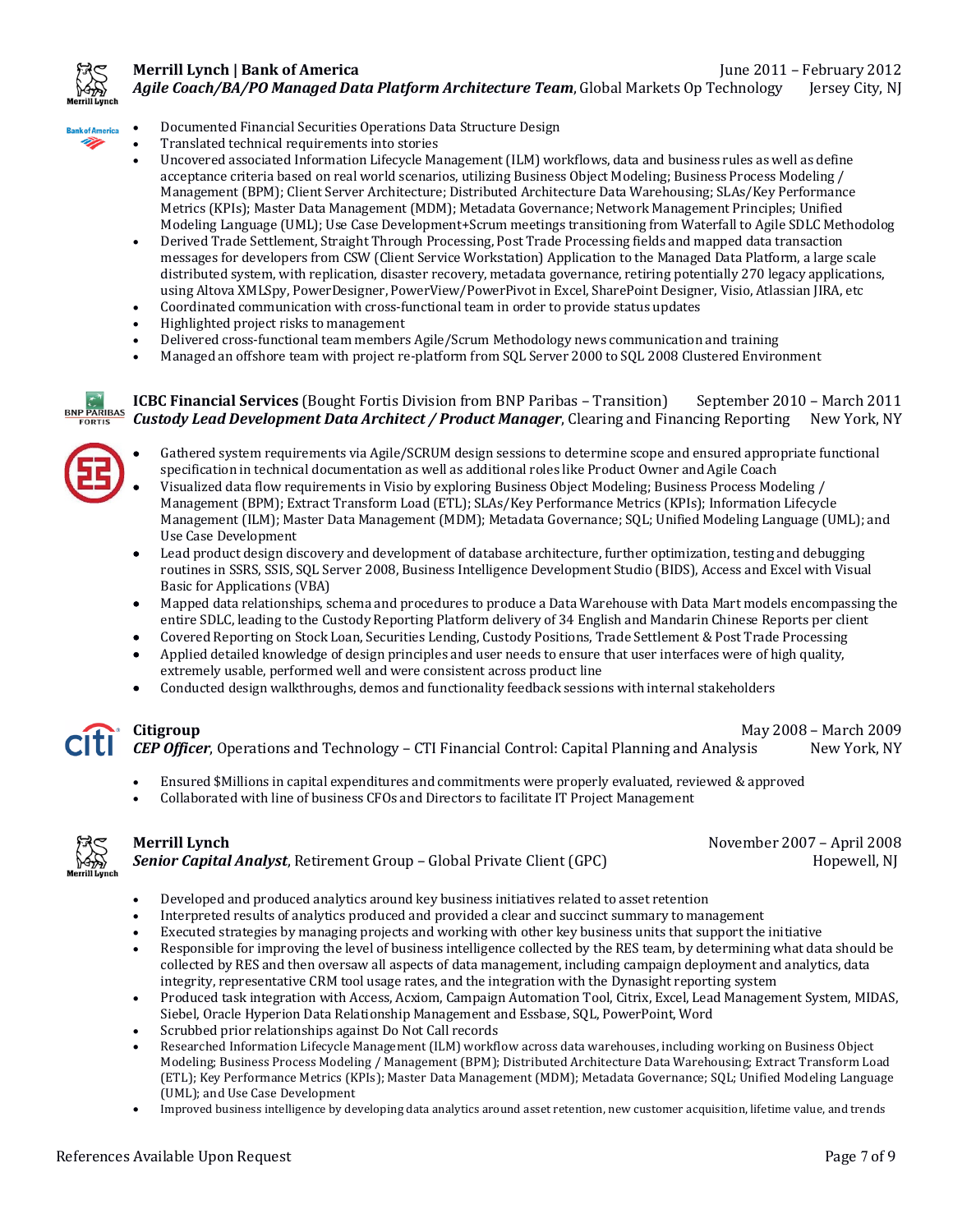

**Senior Marketing Analyst**, International Wealth Management and Insurance New York, NY

- Designed Business Intelligence reports to gage print use and web traffic
- Constructed Key Performance Metrics (KPIs) and data analytics queries



**Six Sigma Analyst**, Global Support Services **New York, NY** New York, NY

Revamped business intelligence Key Performance Metrics (KPIs) to reduce employee air, rental and hotel expenditures by aggregating data analytics from travel partners



### **Reed Elsevier** November 2005 - January 2007

Reed Elsevier **Electronic Production Engineer** EPD US Periodicals **Philadelphia**, PA

Led efforts to establish wiki platform, while communicating with journal managers to implement quality control of medical journal's online PDF and XHTML content. Attended XML-Group discussions, directly related to the work environment



### **Merrill Lynch** January 2005 – November 2005

**Client Relationship Management Consultant**, Equity Sales CRM **New York, NY** New York, NY

- Analyzed Custom CRM workflow to convey usability and effectiveness through focus groups
- Assessed and communicated priorities for portfolio managers, to help improve productivity, translating requirements via Business Object Modeling; Business Process Modeling / Management (BPM); SLAs/Key Performance Metrics (KPIs); Unified Modeling Language (UML); and Use Case Development



**Sarbanes Oxley Consultant**, Global Technology and Services **New York, NY** New York, NY

**Merrill Lynch** July 2004 – December 2004

Executed relevant document retrieval from divisional managers, to comply with SOX regulations Organized Key Performance Metrics (KPIs) deliverables for Accountants and Internal Auditors



**Merrill Lynch** March 2003 – October 2003

**Global Sales Specialist**, Alternative Investments Group **Princeton, NJ** Princeton, NJ Clarified financial analysts' inquiries to evaluate multiple investment vehicles provided by the Alternative Investments Group e.g. Hedge Funds, Managed Futures, Exchange Funds and Private Equity products



**Merrill Lynch August** 2002 – March 2003

**Reconciliation Analyst**, High Yield Fixed Income Investment Management **Princeton, NJ** Princeton, NJ Reconciled Fixed Income Security Trade Settlement and Post Trade Processing by communicating with analysts at accommodating banks

# EDUCATIONAL, LEADERSHIP, INTERNSHIPS & PROFESSIONAL EXPERIENCE

## < **ON LAST PAGE >**

# **ADDITIONAL DATA SCIENCE INTEREST**

- Develop projects with IDEs, including Visual Studio Code, Jupyter, Spyder, and RStudio
- Analyze with Dask, numpy, pandas, and Numba
- Visualize with Matplotlib, Bokeh, Datashader, and Holoviews
- Create machine learning and deep learning models with Scikit-learn, Tensorflow, h20, and Theano

**Merrill Lynch** June 2007 – August 2007